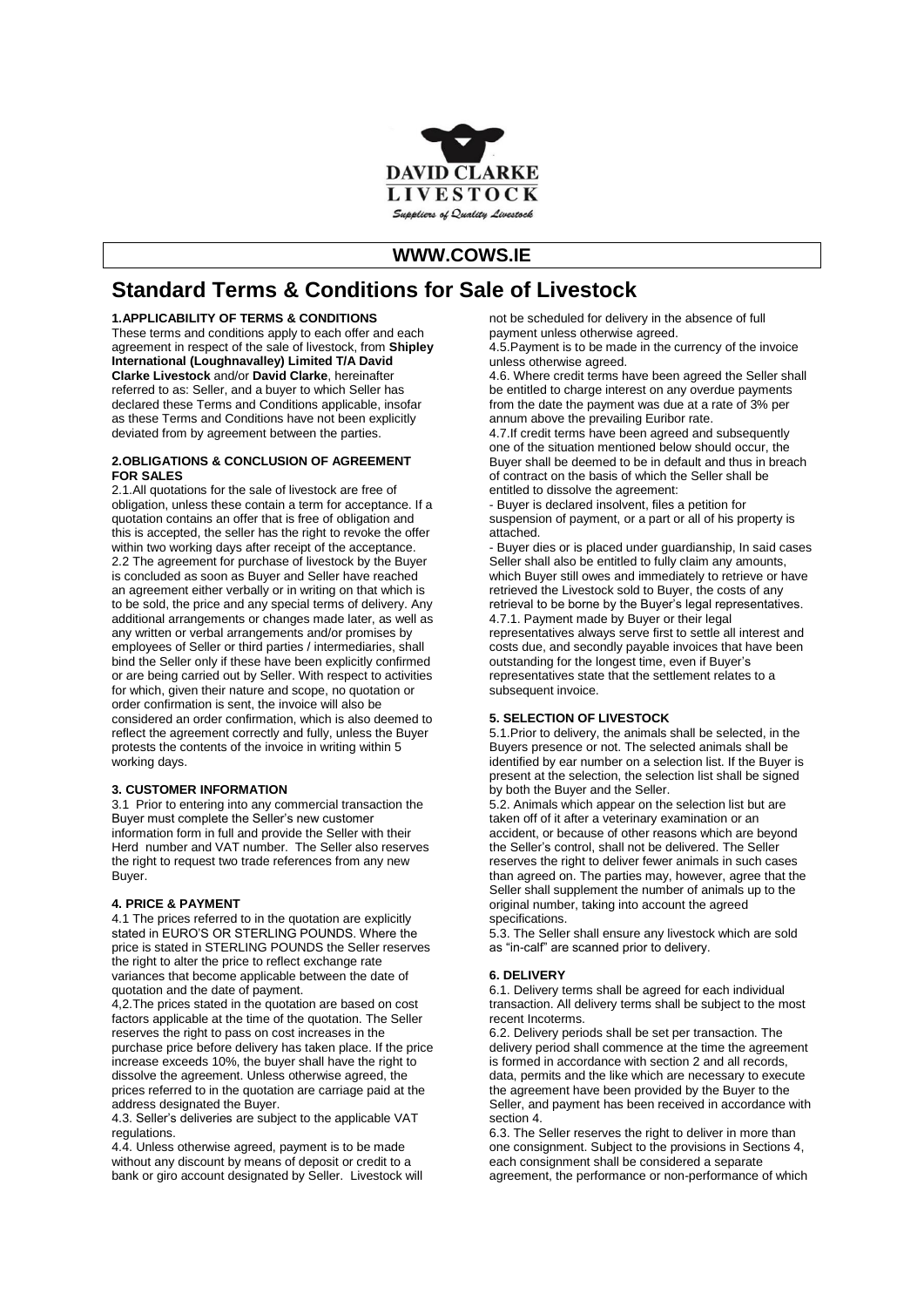shall not affect the overall agreement.

6.4. Stated delivery periods shall never be regarded as strict deadlines.

6.5. Each delivery shall be accompanied by an official veterinary certificate, signed by an authorised veterinary official on behalf of the government of the country of origin. This veterinary certificate's contacts may differ by country. With regard to delivery to countries within the European Community only the mandatory certificate for intra-Community transport may be used. With regard to delivery to countries outside the European Community, the technical content of the certificate shall be determined based on the wishes of the country and/or recipient concerned. Unless additional agreements have been made in this regard in the purchase agreement, the animals shall only be free from the illnesses stated in the officially signed certificate accompanying the shipment, and the recipient shall not be able to assert claims in any case whatsoever if, after delivery, other illnesses are discovered, serologically of clinically. If the receiving party is unsure of the potential consequences of introducing new animals into an existing stock or an entirely new company, it is recommended that this party consult with its own veterinary surgeon before shipment. 6.6. The Buyer is obliged to take delivery of the animals

purchased at the time at which these are supplied to Buyer. If the Buyer refuses delivery, the animals will be kept at the Buyer's disposal by Seller and Buyer's expense and risk for a week at most. After expiry of this term Seller has the right of sale to a third party, whereby any loss of profits and expenses will be for the Buyer's account.

## **7. TRANSPORT**

7.1. The carrier shall be determined by the Seller. If the price mentioned includes transport, the Seller may not be held liable for loss or direct, indirect or consequential damage arising during the transport, unless it would be liable under the agreed delivery term (incoterm). If the prices include transport, they shall be based on one location for unloading. If there are multiple locations for unloading, the Seller reserves the right to increase the price.

#### **8. INSURANCE**

8.1. The insurance shall be subject to the Terms and Conditions stated in the order confirmation. Which risks are to be insured against and for which percentage of the agreed basis shall be indicated.In principle, policies shall be in the Buyer's name, unless otherwise agreed. 8.2. If the delivery is insured, the Buyer must, in the event of damage, report the nature of the damage claim within 48 hours. This may be done by telephone, fax or e-mail to the Seller. No later than 30 days after the insured period expires, a written veterinary statement must be submitted, showing which damage claims occurred within the insured period.

8.3. The insurance company's decisions concerning amount claimed shall be binding, and are completely beyond the Seller's control. The Seller cannot therefore be held liable in any manner whatsoever for the insurance company denial of an insurance claim.

#### **9. CHARGES FOR DEFAULT**.

9.1. If the Buyer is in default or fails to meet one or more of its obligations, all reasonable out-of-court costs to obtain settlement shall be borne by Buyer. In any case, the Buyer shall owe an amount of 15% of the invoice amount, with a minimum of EURO 300. If Seller demonstrates that higher costs, which were reasonably necessary, were incurred, these too shall qualify for compensation.

9.2. The Buyer shall owe the Seller the legal costs incurred by Seller in all instances.

## **10. RETENTION OF TITLE**.

10.1. All livestock delivered and still to be delivered shall remain the exclusive property of the Seller until all claims that the Seller has or will have on Buyer have been fully paid;

10.2. For as long as the ownership of the livestock has not passed to the Buyer, the Buyer cannot pledge the livestock or grant third parties any other right thereto, save within the normal operations of its business..

10.3. The Buyer will undertake to maintain the livestock which have been delivered under retention of title with due care, adequate feed & water and as recognisable property of the Seller;

10.4. The Seller is entitled to retrieve the Livestock delivered under retention of title and still present at the Buyer's premises if the Buyer fails to meet its obligation to pay or has current or impending financial difficulties. The Buyer will at all times grant the Seller free access to its grounds and/or buildings to inspect the livestock and/or to exercise the Seller's rights.

#### **11. FORCE MAJEURE**

11.1. In these General Terms and Conditions force majeure means: any involuntary or unforeseen circumstances as a result of which the Buyer can no longer reasonably require fulfilment of the agreement by the Seller.

11.2. Force majeure includes among other things walkouts, excessive absenteeism of Seller's staff, transport difficulties, fire, government measures including in any case the fixing of quotas, sales bans and breakdowns at Seller's premises or at those of suppliers of Seller, exceptional weather conditions, catastrophes, war, riots, acts of war, strikes, lockouts, work-to-rule, as well as any unforeseeable stagnation in the regular course of affairs in the Seller's business or in the businesses of Seller's suppliers, as a result of which the Seller cannot meets its obligations to the Buyer.

3. If an incident of force majeure occurs, the Seller will be entitled to suspend the performance of the agreement or to dissolve the agreement definitively. Consultation will be held with the Buyer in regard to this. The Seller is entitled to claim payment of the activities carried out in the execution of the relevant agreement, before the condition of force majeure occurred.

#### **12. DEFECTS, PERIOD FOR COMPLAINTS**

12.1. The Buyer is obliged to inspect the animals delivered or to have such animals inspected immediately upon delivery for any visible defects. The Buyer is to indicate or have someone indicate any deficiencies or defects immediately to the delivery driver. Any visible defects are to be reported to the Seller by the Buyer by telephone or email in any case at the latest within 24 hours after the actual delivery stating the nature of the complaints. Such report will be confirmed by Buyer in writing, by email, within 48 hours after the actual delivery, failing which the Buyer is deemed to have approved the animals that have been purchased.

12.2. The Buyer is to report non-visible defects to the Seller in writing within 24 hours after discovery, yet at the latest within 4 weeks after the Buyer could have discovered the defects stating the nature of the complaints, failing which the Buyer can no longer exercise its claims on Seller. For the avoidance of doubt is it the responsibility of the Buyer to scan "in calf" heifers purchased within 4 weeks of delivery.

12.3. The lodging of claims does not release the Buyer from its payment obligations to the Seller.

12.4. Complaints made in another manner or to intermediaries, re-seller, representative and so forth shall be invalid and shall have no effect.

12.5. Insofar as the livestock are consistent with the selection list, rights may not in any event be derived from complaints, given that the livestock were already accepted